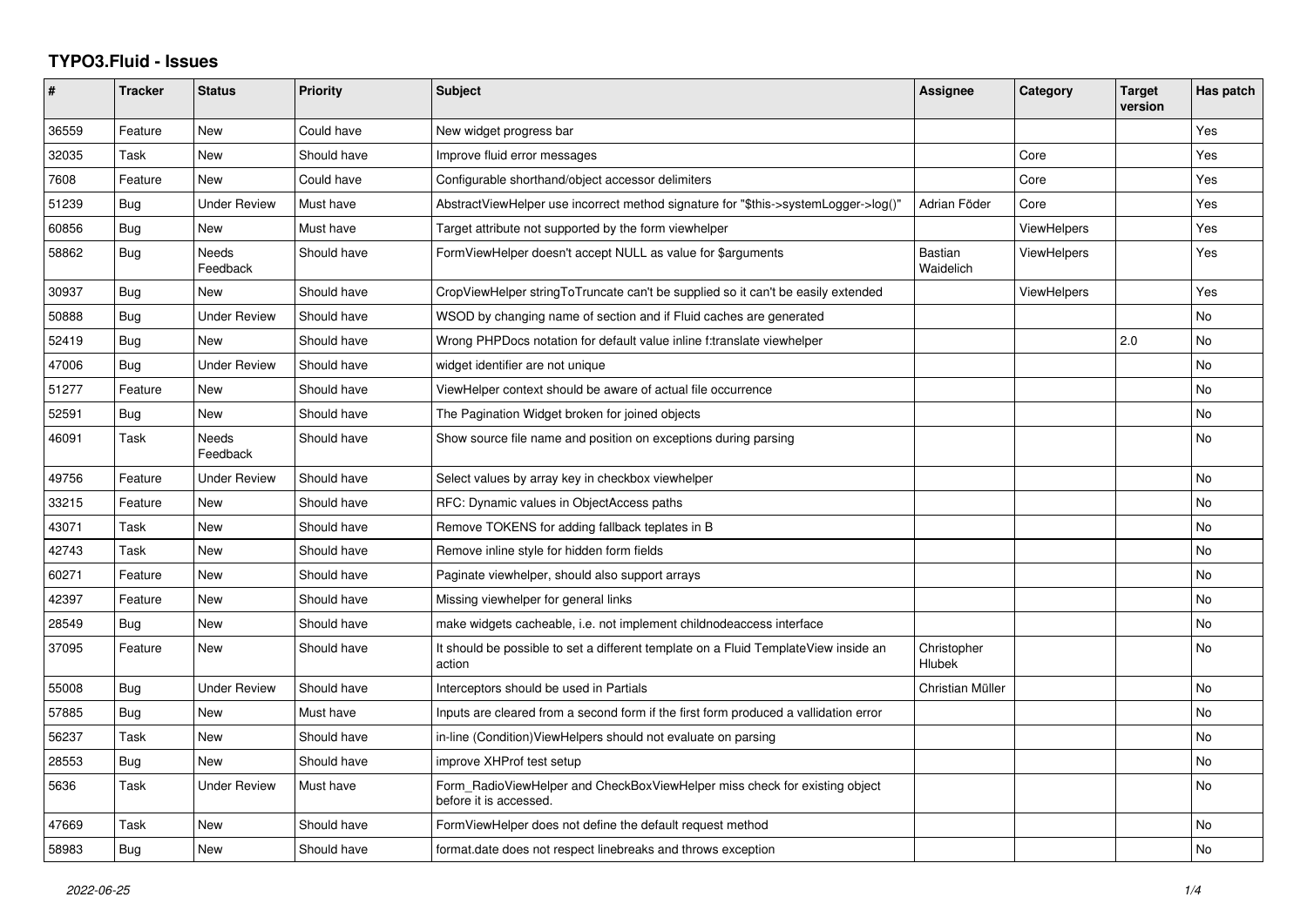| $\sharp$ | <b>Tracker</b> | <b>Status</b>       | <b>Priority</b> | Subject                                                                                                     | Assignee               | Category | <b>Target</b><br>version | Has patch |
|----------|----------------|---------------------|-----------------|-------------------------------------------------------------------------------------------------------------|------------------------|----------|--------------------------|-----------|
| 49038    | <b>Bug</b>     | New                 | Must have       | form.select does not select the first item if prependOptionValue is used                                    |                        |          |                          | <b>No</b> |
| 58921    | Bug            | New                 | Should have     | f:form.* VHs crash if NOT inside f:form but followed by f:form                                              |                        |          |                          | No        |
| 45153    | Feature        | <b>New</b>          | Should have     | f:be.menus.actionMenuItem - Detection of the current select option is insufficient                          |                        |          |                          | No        |
| 52640    | Feature        | <b>Under Review</b> | Should have     | Create an UnlessViewHelper as opposite to the IfViewHelper                                                  | <b>Marc Neuhaus</b>    |          |                          | No        |
| 38130    | Feature        | New                 | Should have     | Checkboxes and multiple select fields should have an assignable default value                               |                        |          |                          | <b>No</b> |
| 3291     | Feature        | Needs<br>Feedback   | Should have     | Cacheable viewhelpers                                                                                       |                        |          |                          | No        |
| 46545    | Feature        | New                 | Should have     | Better support for arrays in options of SelectViewHelper                                                    |                        |          |                          | <b>No</b> |
| 40081    | Feature        | <b>New</b>          | Should have     | Allow assigned variables as keys in arrays                                                                  |                        |          |                          | No        |
| 28552    | <b>Bug</b>     | New                 | Should have     | (v5) write ViewHelper test for compiled run; adjust functional test to do two passes<br>(uncached & cached) |                        |          |                          | <b>No</b> |
| 28550    | <b>Bug</b>     | New                 | Should have     | (v4) make widgets cacheable, i.e. not implement childnodeaccess interface                                   |                        |          |                          | No        |
| 28554    | Bug            | New                 | Should have     | (v4) implement feature flag to disable caching                                                              |                        |          |                          | No        |
| 28551    | Bug            | Accepted            | Should have     | (v4) backport VHTest                                                                                        | Sebastian<br>Kurfuerst |          |                          | <b>No</b> |
| 33551    | <b>Bug</b>     | New                 | Must have       | View helper values break out of a partial scope                                                             | Sebastian<br>Kurfuerst | Core     |                          | No        |
| 3481     | <b>Bug</b>     | New                 | Should have     | Use ViewHelperVariableContainer in PostParseFacet                                                           |                        | Core     |                          | No        |
| 39990    | <b>Bug</b>     | New                 | Should have     | Same form twice in one template: hidden fields for empty values are only rendered<br>once                   |                        | Core     |                          | <b>No</b> |
| 30555    | Feature        | <b>New</b>          | Could have      | Make TagBuilder more extensible                                                                             |                        | Core     |                          | No        |
| 27607    | <b>Bug</b>     | <b>New</b>          | Must have       | Make Fluid comparisons work when first element is STRING, second is NULL.                                   |                        | Core     |                          | <b>No</b> |
| 33394    | Feature        | Needs<br>Feedback   | Should have     | Logical expression parser for BooleanNode                                                                   | <b>Tobias Liebig</b>   | Core     |                          | No        |
| 10472    | Feature        | <b>New</b>          | Could have      | Fluid Standalone distribution                                                                               |                        | Core     |                          | <b>No</b> |
| 62346    | Feature        | New                 | Could have      | f:comment should have high precende                                                                         |                        | Core     | 3.x                      | <b>No</b> |
| 12863    | Bug            | New                 | Should have     | Attributes of a viewhelper can't contain a '-'                                                              | Sebastian<br>Kurfuerst | Core     |                          | <b>No</b> |
| 46257    | Feature        | <b>Under Review</b> | Should have     | Add escape sequence support for Fluid                                                                       |                        | Core     |                          | <b>No</b> |
| 8989     | Feature        | Needs<br>Feedback   | Could have      | Search path for fluid template files                                                                        |                        | View     |                          | No        |
| 38369    | Bug            | New                 | Must have       | Resource ViewHelpers should not fall back to request package                                                |                        | View     |                          | <b>No</b> |
| 43072    | Task           | New                 | Should have     | Remove TOKENS for adding templates fallback in Backporter                                                   |                        | View     |                          | <b>No</b> |
| 45394    | Task           | New                 | Should have     | Forwardport Unit test for standalone view                                                                   |                        | View     |                          | <b>No</b> |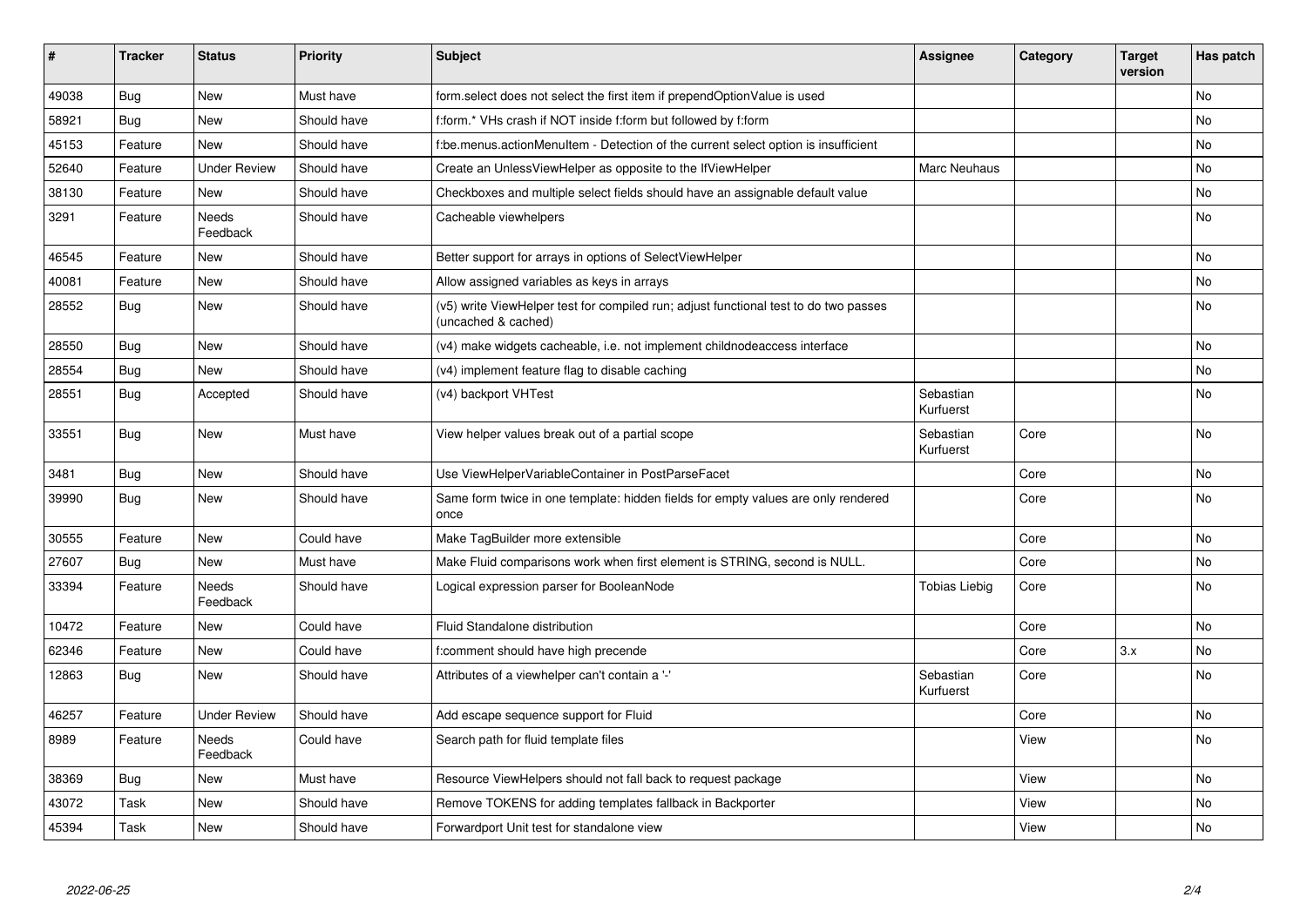| #     | <b>Tracker</b> | <b>Status</b>       | <b>Priority</b>      | <b>Subject</b>                                                                                         | <b>Assignee</b>             | Category           | <b>Target</b><br>version | Has patch |
|-------|----------------|---------------------|----------------------|--------------------------------------------------------------------------------------------------------|-----------------------------|--------------------|--------------------------|-----------|
| 46289 | <b>Bug</b>     | Needs<br>Feedback   | Should have          | Enable Escaping Interceptor in XML request format                                                      |                             | View               | 2.0.1                    | No        |
| 60181 | Feature        | New                 | Could have           | Caching mechanism for Fluid Views/Templates                                                            |                             | View               |                          | No        |
| 34309 | Task           | New                 | Could have           | Unknown ViewHelpers cause exception - should be handled more graceful                                  |                             | <b>ViewHelpers</b> |                          | No        |
| 10911 | Task           | New                 | Should have          | Tx_Fluid_ViewHelpers_Form_AbstractFormViewHelper->renderHiddenIdentityField<br>should be more reliable |                             | <b>ViewHelpers</b> |                          | No        |
| 44234 | Bug            | Under Review        | Should have          | selectViewHelper's sorting does not respect locale collation                                           |                             | <b>ViewHelpers</b> | 2.1                      | No        |
| 65424 | Bug            | Under Review        | Should have          | SelectViewHelper must respect option(Value Label)Field for arrays                                      |                             | <b>ViewHelpers</b> |                          | <b>No</b> |
| 54195 | Task           | New                 | Should have          | Rename and move FormViewHelper's errorClass value, currently 'f3-form-error'                           | Adrian Föder                | <b>ViewHelpers</b> |                          | No        |
| 39936 | Feature        | New                 | Should have          | registerTagAttribute should handle default values                                                      |                             | <b>ViewHelpers</b> |                          | No        |
| 34682 | Bug            | <b>Under Review</b> | Should have          | Radio Button missing checked on validation error                                                       |                             | <b>ViewHelpers</b> |                          | <b>No</b> |
| 5933  | Feature        | Accepted            | Should have          | Optional section rendering                                                                             | Sebastian<br>Kurfuerst      | <b>ViewHelpers</b> |                          | No        |
| 40064 | Bug            | New                 | Must have            | Multiselect is not getting persisted                                                                   |                             | ViewHelpers        |                          | No        |
| 33628 | Bug            | Needs<br>Feedback   | Must have            | Multicheckboxes (multiselect) for Collections don't work                                               | Christian Müller            | <b>ViewHelpers</b> |                          | <b>No</b> |
| 40998 | <b>Bug</b>     | <b>Under Review</b> | Should have          | Missing parent request namespaces in form field name prefix                                            | Sebastian<br>Kurfuerst      | <b>ViewHelpers</b> | 1.1.1                    | <b>No</b> |
| 26658 | Task           | New                 | Won't have this time | Make Form ViewHelpers consistent                                                                       |                             | <b>ViewHelpers</b> |                          | No        |
| 51100 | Feature        | <b>New</b>          | Must have            | Links with absolute URI should have the option of URI Scheme                                           |                             | <b>ViewHelpers</b> |                          | <b>No</b> |
| 8491  | Task           | Needs<br>Feedback   | Should have          | link action and uri action differ in absolute argument                                                 | Karsten<br>Dambekalns       | <b>ViewHelpers</b> |                          | No        |
| 59057 | Bug            | Under Review        | Must have            | Hidden empty value fields shoud be disabled when related field is disabled                             | Bastian<br>Waidelich        | <b>ViewHelpers</b> |                          | <b>No</b> |
| 8648  | <b>Bug</b>     | New                 | Should have          | format.crop ViewHelper should support all features of the crop stdWrap function                        |                             | ViewHelpers        |                          | <b>No</b> |
| 37619 | Bug            | New                 | Should have          | Fatal Error when using variable in name attribute of Section ViewHelper                                |                             | ViewHelpers        |                          | No        |
| 49600 | Bug            | New                 | Should have          | f:form tag shown as a HTML on frontend                                                                 |                             | ViewHelpers        |                          | <b>No</b> |
| 54284 | Bug            | <b>New</b>          | Should have          | Default Option for Switch/Case VH                                                                      |                             | <b>ViewHelpers</b> |                          | <b>No</b> |
| 3725  | Feature        | New                 | Could have           | <b>CSS Engine</b>                                                                                      | Christian Müller            | <b>ViewHelpers</b> |                          | <b>No</b> |
| 26664 | Task           | New                 | Won't have this time | Clean up Form ViewHelpers                                                                              |                             | ViewHelpers        |                          | <b>No</b> |
| 36662 | Bug            | Needs<br>Feedback   | Should have          | Checked state isn't always correct when property is collection                                         | Kevin Ulrich<br>Moschallski | <b>ViewHelpers</b> | 1.1.1                    | <b>No</b> |
| 36410 | Feature        | New                 | Should have          | Allow templates to send arguments back to layout                                                       |                             | ViewHelpers        |                          | No        |
| 43346 | Feature        | <b>Under Review</b> | Should have          | Allow property mapping configuration via template                                                      | Karsten<br>Dambekalns       | ViewHelpers        | 2.1                      | No        |